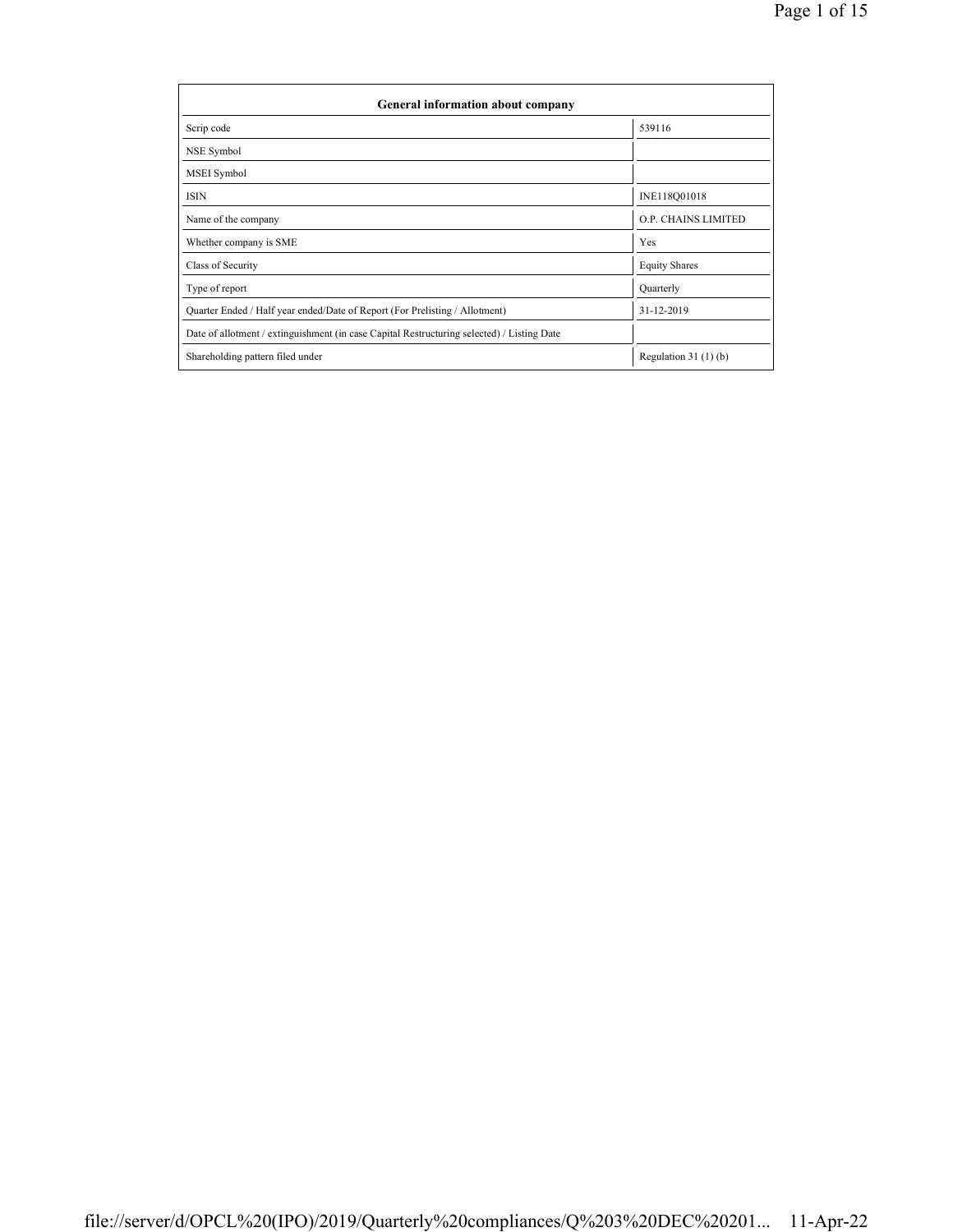|                                                                                       | <b>Declaration</b>                                                                        |                |                                |                       |                             |  |  |  |  |  |
|---------------------------------------------------------------------------------------|-------------------------------------------------------------------------------------------|----------------|--------------------------------|-----------------------|-----------------------------|--|--|--|--|--|
| Sr.<br>No.                                                                            | Particular                                                                                | Yes/No         | Promoter and<br>Promoter Group | Public<br>shareholder | Non Promoter-<br>Non Public |  |  |  |  |  |
| Whether the Listed Entity has issued any partly paid<br>up shares?                    |                                                                                           | N <sub>0</sub> | N <sub>0</sub>                 | N <sub>0</sub>        | No                          |  |  |  |  |  |
| Whether the Listed Entity has issued any Convertible<br>$\overline{c}$<br>Securities? |                                                                                           |                | N <sub>0</sub>                 | N <sub>0</sub>        | N <sub>0</sub>              |  |  |  |  |  |
| 3                                                                                     | Whether the Listed Entity has issued any Warrants?                                        | N <sub>0</sub> | N <sub>0</sub>                 | N <sub>0</sub>        | N <sub>0</sub>              |  |  |  |  |  |
| $\overline{4}$                                                                        | Whether the Listed Entity has any shares against<br>which depository receipts are issued? |                | N <sub>0</sub>                 | No                    | No                          |  |  |  |  |  |
| 5                                                                                     | Whether the Listed Entity has any shares in locked-in?                                    | N <sub>0</sub> | N <sub>0</sub>                 | N <sub>0</sub>        | No                          |  |  |  |  |  |
| 6                                                                                     | Whether any shares held by promoters are pledge or<br>otherwise encumbered?               | N <sub>0</sub> | N <sub>0</sub>                 |                       |                             |  |  |  |  |  |
| 7                                                                                     | Whether company has equity shares with differential<br>voting rights?                     | N <sub>0</sub> | N <sub>0</sub>                 | N <sub>0</sub>        | No                          |  |  |  |  |  |
| 8                                                                                     | Whether the listed entity has any significant beneficial<br>owner?                        | Yes            |                                |                       |                             |  |  |  |  |  |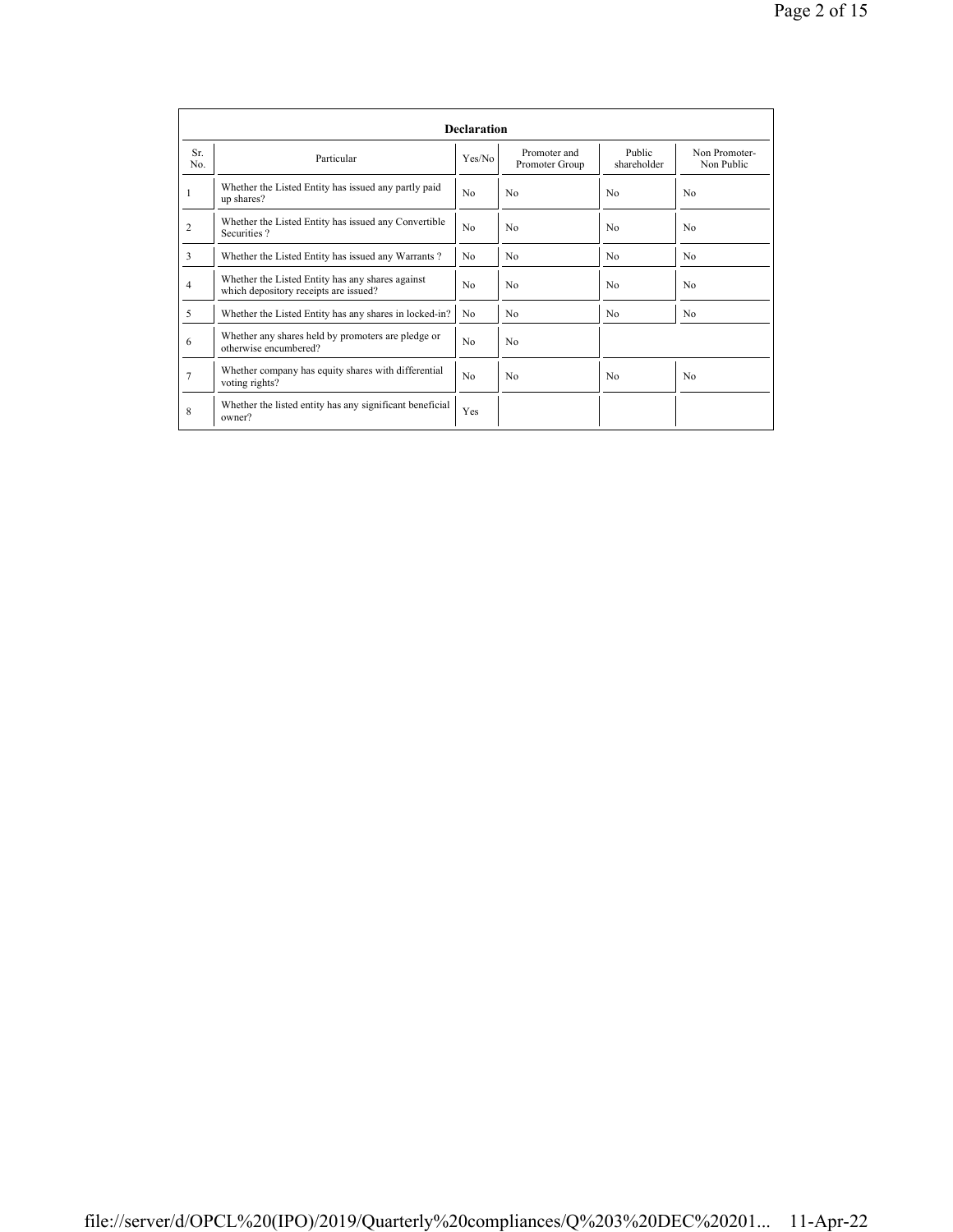|                 | <b>Table I - Summary Statement holding of specified securities</b> |                         |                                      |                                 |                                              |                             |                                                                                                                                 |                                                                  |               |         |                                   |
|-----------------|--------------------------------------------------------------------|-------------------------|--------------------------------------|---------------------------------|----------------------------------------------|-----------------------------|---------------------------------------------------------------------------------------------------------------------------------|------------------------------------------------------------------|---------------|---------|-----------------------------------|
|                 |                                                                    |                         | No. of<br>fully<br>paid up<br>equity | No.<br>Of<br>Partly             | No. Of<br>shares<br>underlying<br>Depository | Total<br>nos.               | Shareholding<br>as a % of<br>total no. of<br>shares<br>(calculated as<br>per SCRR,<br>1957) (VIII)<br>As a $%$ of<br>$(A+B+C2)$ | Number of Voting Rights held in each<br>class of securities (IX) |               |         |                                   |
| Category<br>(1) | Category<br>$\alpha$ f<br>shareholder                              | Nos. Of<br>shareholders |                                      | paid-<br>up                     |                                              | shares<br>held<br>$(VII) =$ |                                                                                                                                 | No of Voting (XIV) Rights                                        |               |         |                                   |
|                 | (II)                                                               | (III)                   | shares<br>held<br>(IV)               | equity<br>shares<br>held<br>(V) | Receipts<br>(VI)                             | $(IV)$ +<br>$(V)$ +<br>(VI) |                                                                                                                                 | Class<br>eg: $X$                                                 | Class<br>eg:y | Total   | Total as a<br>$%$ of<br>$(A+B+C)$ |
| (A)             | Promoter<br>$\&$<br>Promoter<br>Group                              | $\overline{7}$          | 3515100                              |                                 |                                              | 3515100                     | 51.32                                                                                                                           | 3515100                                                          |               | 3515100 | 51.32                             |
| (B)             | Public                                                             | 38                      | 3334900                              |                                 |                                              | 3334900                     | 48.68                                                                                                                           | 3334900                                                          |               | 3334900 | 48.68                             |
| (C)             | Non<br>Promoter-<br>Non Public                                     |                         |                                      |                                 |                                              |                             |                                                                                                                                 |                                                                  |               |         |                                   |
| (C1)            | Shares<br>underlying<br><b>DRs</b>                                 |                         |                                      |                                 |                                              |                             |                                                                                                                                 |                                                                  |               |         |                                   |
| (C2)            | Shares held<br>by<br>Employee<br>Trusts                            |                         |                                      |                                 |                                              |                             |                                                                                                                                 |                                                                  |               |         |                                   |
|                 | Total                                                              | 45                      | 6850000                              |                                 |                                              | 6850000                     | 100                                                                                                                             | 6850000                                                          |               | 6850000 | 100                               |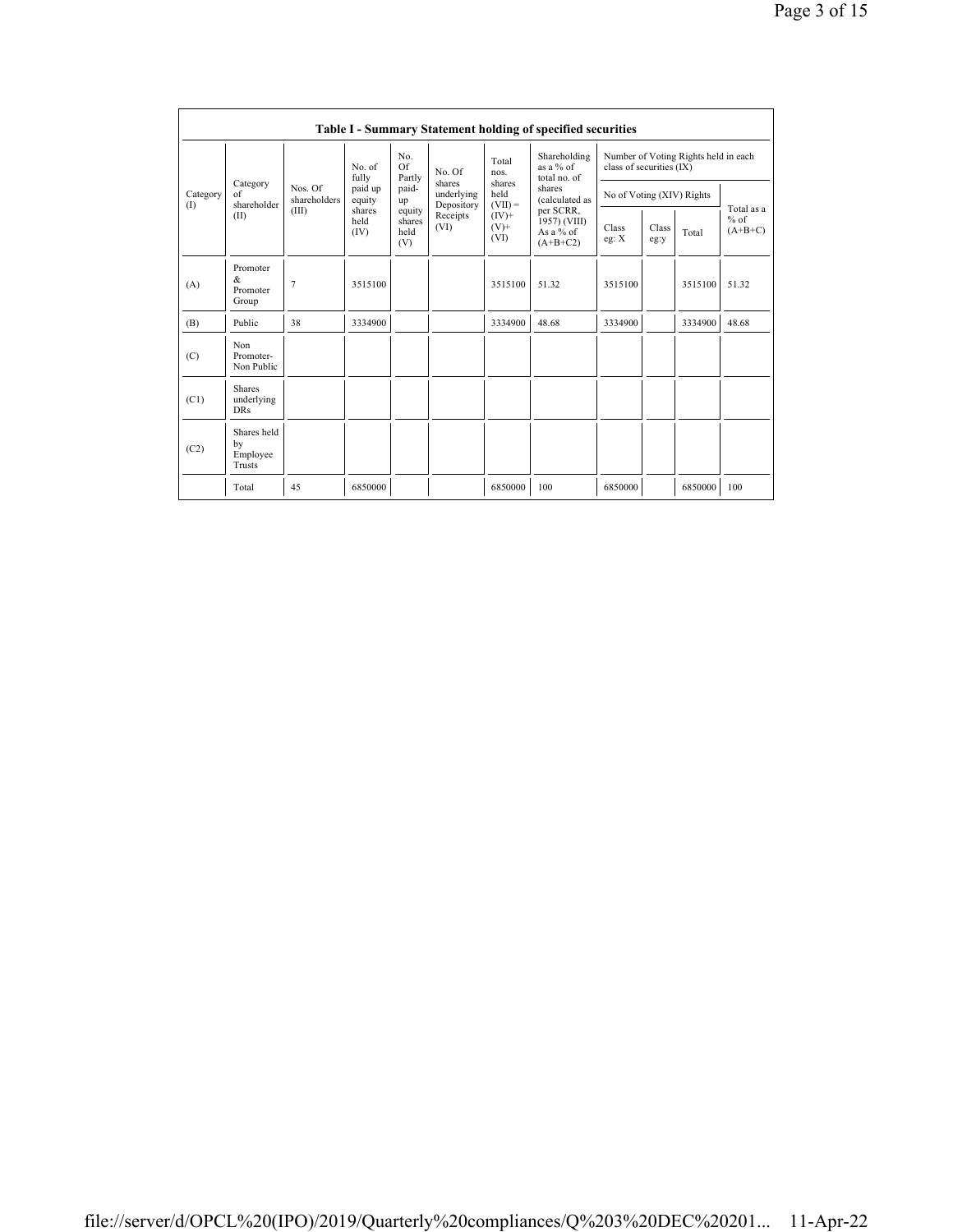|                 | Table I - Summary Statement holding of specified securities |                                                 |                                    |                                                                   |                                                                                                 |                                        |                                                         |                                                                               |                                                         |                                       |
|-----------------|-------------------------------------------------------------|-------------------------------------------------|------------------------------------|-------------------------------------------------------------------|-------------------------------------------------------------------------------------------------|----------------------------------------|---------------------------------------------------------|-------------------------------------------------------------------------------|---------------------------------------------------------|---------------------------------------|
| Category<br>(1) | Category<br>of<br>shareholder<br>(II)                       | No. Of<br><b>Shares</b><br>Underlying           |                                    | No. Of<br><b>Shares</b><br>Underlying<br>Outstanding              | Shareholding,<br>as a $%$<br>assuming full<br>conversion of<br>convertible<br>securities (as a  | Number of<br>Locked in<br>shares (XII) |                                                         | Number of<br><b>Shares</b><br>pledged or<br>otherwise<br>encumbered<br>(XIII) |                                                         | Number of<br>equity shares<br>held in |
|                 |                                                             | Outstanding<br>convertible<br>securities<br>(X) | Outstanding<br>Warrants<br>$(X_i)$ | convertible<br>securities<br>and No. Of<br>Warrants<br>$(Xi)$ (a) | percentage of<br>diluted share<br>capital) $(XI)$ =<br>$(VII)+(X)$ As a<br>$%$ of<br>$(A+B+C2)$ | No.<br>(a)                             | As a<br>$%$ of<br>total<br><b>Shares</b><br>held<br>(b) | N <sub>0</sub><br>(a)                                                         | As a<br>$%$ of<br>total<br><b>Shares</b><br>held<br>(b) | dematerialized<br>form (XIV)          |
| (A)             | Promoter<br>&<br>Promoter<br>Group                          |                                                 |                                    |                                                                   | 51.32                                                                                           |                                        |                                                         |                                                                               |                                                         | 3515100                               |
| (B)             | Public                                                      |                                                 |                                    |                                                                   | 48.68                                                                                           |                                        |                                                         |                                                                               |                                                         | 3334900                               |
| (C)             | Non<br>Promoter-<br>Non Public                              |                                                 |                                    |                                                                   |                                                                                                 |                                        |                                                         |                                                                               |                                                         |                                       |
| (C1)            | <b>Shares</b><br>underlying<br><b>DRs</b>                   |                                                 |                                    |                                                                   |                                                                                                 |                                        |                                                         |                                                                               |                                                         |                                       |
| (C2)            | Shares held<br>by<br>Employee<br>Trusts                     |                                                 |                                    |                                                                   |                                                                                                 |                                        |                                                         |                                                                               |                                                         |                                       |
|                 | Total                                                       |                                                 |                                    |                                                                   | 100                                                                                             |                                        |                                                         |                                                                               |                                                         | 6850000                               |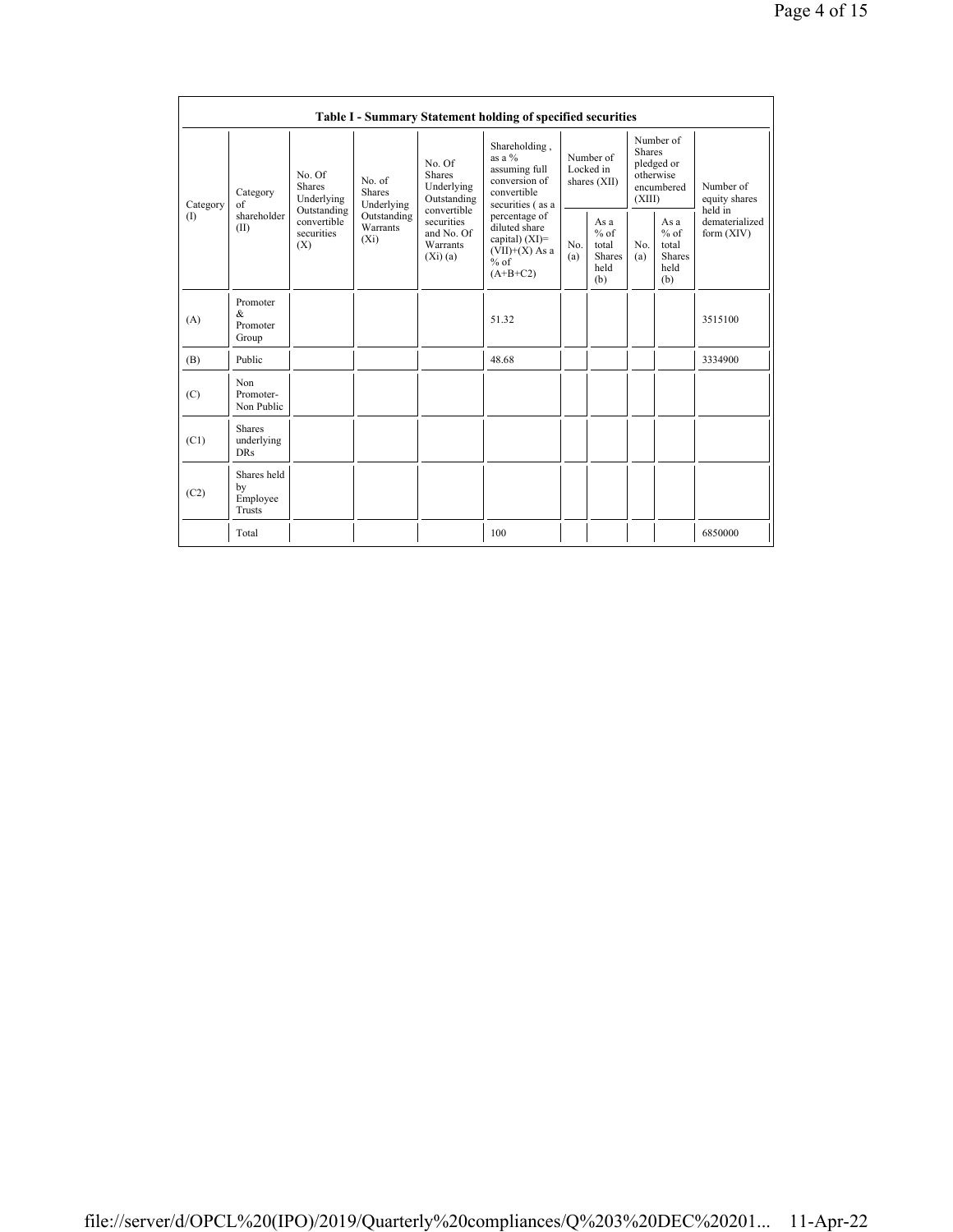|                                                                                                | Table II - Statement showing shareholding pattern of the Promoter and Promoter Group                                |                                 |                            |                                 |                                    |                             |                                                  |                           |                                                                  |         |                                 |
|------------------------------------------------------------------------------------------------|---------------------------------------------------------------------------------------------------------------------|---------------------------------|----------------------------|---------------------------------|------------------------------------|-----------------------------|--------------------------------------------------|---------------------------|------------------------------------------------------------------|---------|---------------------------------|
|                                                                                                |                                                                                                                     |                                 | No. of                     | No.<br>Of                       | No. Of                             | Total<br>nos.               | Shareholding<br>as a % of<br>total no. of        |                           | Number of Voting Rights held in<br>each class of securities (IX) |         |                                 |
| Sr.                                                                                            | Category &<br>Name of the<br>Shareholders (I)                                                                       | Nos Of<br>shareholders<br>(III) | fully<br>paid up<br>equity | Partly<br>paid-<br>up           | shares<br>underlying<br>Depository | shares<br>held<br>$(VII) =$ | shares<br>(calculated<br>as per                  | No of Voting (XIV) Rights |                                                                  |         | Total<br>as a $\%$              |
|                                                                                                |                                                                                                                     |                                 | shares<br>held (IV)        | equity<br>shares<br>held<br>(V) | Receipts<br>(VI)                   | $(IV)+$<br>$(V)$ +<br>(VI)  | SCRR,<br>1957) (VIII)<br>As a % of<br>$(A+B+C2)$ | Class eg:<br>Х            | Class<br>eg:y                                                    | Total   | of<br>Total<br>Voting<br>rights |
| А                                                                                              | Table II - Statement showing shareholding pattern of the Promoter and Promoter Group                                |                                 |                            |                                 |                                    |                             |                                                  |                           |                                                                  |         |                                 |
| (1)                                                                                            | Indian                                                                                                              |                                 |                            |                                 |                                    |                             |                                                  |                           |                                                                  |         |                                 |
| (a)                                                                                            | Individuals/Hindu<br>undivided Family                                                                               | $\tau$                          | 3515100                    |                                 |                                    | 3515100                     | 51.32                                            | 3515100                   |                                                                  | 3515100 | 51.32                           |
| Sub-Total<br>(A)(1)                                                                            |                                                                                                                     | 7                               | 3515100                    |                                 |                                    | 3515100                     | 51.32                                            | 3515100                   |                                                                  | 3515100 | 51.32                           |
| (2)                                                                                            | Foreign                                                                                                             |                                 |                            |                                 |                                    |                             |                                                  |                           |                                                                  |         |                                 |
| Total<br>Shareholding<br>of Promoter<br>and<br>Promoter<br>Group $(A)=$<br>$(A)(1)+(A)$<br>(2) |                                                                                                                     | $\tau$                          | 3515100                    |                                 |                                    | 3515100                     | 51.32                                            | 3515100                   |                                                                  | 3515100 | 51.32                           |
| B                                                                                              | Table III - Statement showing shareholding pattern of the Public shareholder                                        |                                 |                            |                                 |                                    |                             |                                                  |                           |                                                                  |         |                                 |
| (1)                                                                                            | Institutions                                                                                                        |                                 |                            |                                 |                                    |                             |                                                  |                           |                                                                  |         |                                 |
| (f)                                                                                            | Financial<br>Institutions/<br>Banks                                                                                 | $\mathbf{1}$                    | 330000                     |                                 |                                    | 330000                      | 4.82                                             | 330000                    |                                                                  | 330000  | 4.82                            |
| Sub-Total<br>(B)(1)                                                                            |                                                                                                                     | $\mathbf{1}$                    | 330000                     |                                 |                                    | 330000                      | 4.82                                             | 330000                    |                                                                  | 330000  | 4.82                            |
| (3)                                                                                            | Non-institutions                                                                                                    |                                 |                            |                                 |                                    |                             |                                                  |                           |                                                                  |         |                                 |
| (a(i))                                                                                         | Individuals -<br>i.Individual<br>shareholders<br>holding nominal<br>share capital up<br>to Rs. 2 lakhs.             | 30                              | 280000                     |                                 |                                    | 280000                      | 4.09                                             | 280000                    |                                                                  | 280000  | 4.09                            |
| (a(ii))                                                                                        | Individuals - ii.<br>Individual<br>shareholders<br>holding nominal<br>share capital in<br>excess of Rs. 2<br>lakhs. | 3                               | 320000                     |                                 |                                    | 320000                      | 4.67                                             | 320000                    |                                                                  | 320000  | 4.67                            |
| (e)                                                                                            | Any Other<br>(specify)                                                                                              | $\overline{4}$                  | 2404900                    |                                 |                                    | 2404900                     | 35.11                                            | 2404900                   |                                                                  | 2404900 | 35.11                           |
| Sub-Total<br>(B)(3)                                                                            |                                                                                                                     | 37                              | 3004900                    |                                 |                                    | 3004900                     | 43.87                                            | 3004900                   |                                                                  | 3004900 | 43.87                           |
| <b>Total Public</b><br>Shareholding<br>$(B)= (B)(1) +$<br>$(B)(2)+(B)$<br>(3)                  |                                                                                                                     | 38                              | 3334900                    |                                 |                                    | 3334900                     | 48.68                                            | 3334900                   |                                                                  | 3334900 | 48.68                           |
| $\mathbf C$                                                                                    | Table IV - Statement showing shareholding pattern of the Non Promoter- Non Public shareholder                       |                                 |                            |                                 |                                    |                             |                                                  |                           |                                                                  |         |                                 |
| Total<br>$(A+B+C2)$                                                                            |                                                                                                                     | 45                              | 6850000                    |                                 |                                    | 6850000                     | 100                                              | 6850000                   |                                                                  | 6850000 | 100                             |
| Total<br>$(A+B+C)$                                                                             |                                                                                                                     | 45                              | 6850000                    |                                 |                                    | 6850000                     | 100                                              | 6850000                   |                                                                  | 6850000 | 100                             |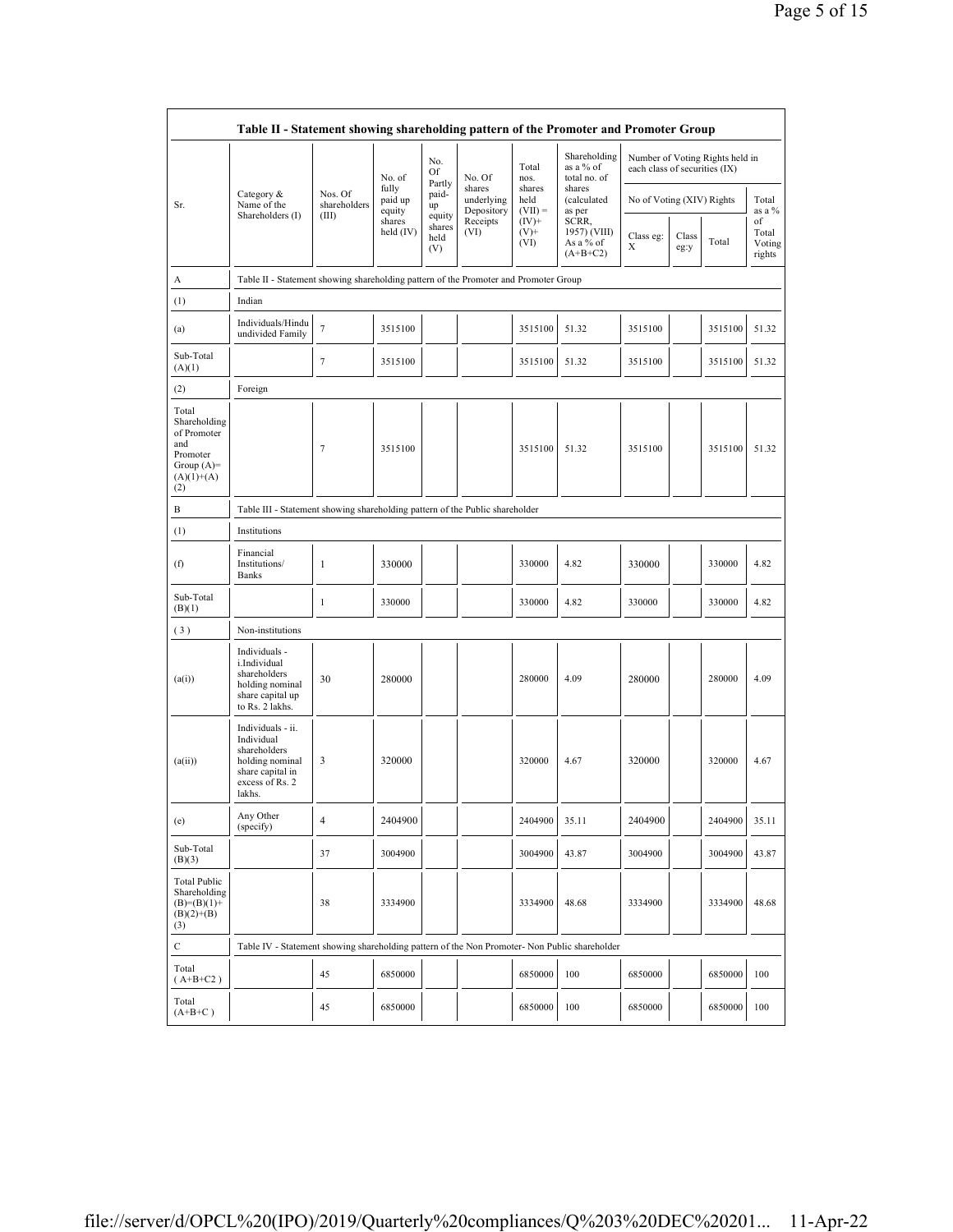|                                                                                         | Table II - Statement showing shareholding pattern of the Promoter and Promoter Group    |                                       |                                                                             |                                                                                               |                                        |                                             |                                                                        |                                                    |                                       |
|-----------------------------------------------------------------------------------------|-----------------------------------------------------------------------------------------|---------------------------------------|-----------------------------------------------------------------------------|-----------------------------------------------------------------------------------------------|----------------------------------------|---------------------------------------------|------------------------------------------------------------------------|----------------------------------------------------|---------------------------------------|
| Sr.                                                                                     | No. Of<br><b>Shares</b><br>Underlying<br>Outstanding<br>convertible<br>securities $(X)$ | No. of<br><b>Shares</b><br>Underlying | No. Of Shares<br>Underlying<br>Outstanding<br>convertible<br>securities and | Shareholding, as<br>a % assuming full<br>conversion of<br>convertible<br>securities (as a     | Number of<br>Locked in<br>shares (XII) |                                             | Number of<br>Shares<br>pledged or<br>otherwise<br>encumbered<br>(XIII) |                                                    | Number of<br>equity shares<br>held in |
|                                                                                         |                                                                                         | Outstanding<br>Warrants<br>$(X_i)$    | No. Of<br>Warrants (Xi)<br>(a)                                              | percentage of<br>diluted share<br>capital) $(XI)$ =<br>$(VII)+(X)$ As a %<br>of $(A+B+C2)$    | No.<br>(a)                             | As a %<br>of total<br>Shares<br>held<br>(b) | No.<br>(a)                                                             | As a %<br>of total<br><b>Shares</b><br>held<br>(b) | dematerialized<br>form (XIV)          |
| A                                                                                       |                                                                                         |                                       |                                                                             | Table II - Statement showing shareholding pattern of the Promoter and Promoter Group          |                                        |                                             |                                                                        |                                                    |                                       |
| (1)                                                                                     | Indian                                                                                  |                                       |                                                                             |                                                                                               |                                        |                                             |                                                                        |                                                    |                                       |
| (a)                                                                                     |                                                                                         |                                       |                                                                             | 51.32                                                                                         |                                        |                                             |                                                                        |                                                    | 3515100                               |
| Sub-Total (A)<br>(1)                                                                    |                                                                                         |                                       |                                                                             | 51.32                                                                                         |                                        |                                             |                                                                        |                                                    | 3515100                               |
| (2)                                                                                     | Foreign                                                                                 |                                       |                                                                             |                                                                                               |                                        |                                             |                                                                        |                                                    |                                       |
| Total<br>Shareholding<br>of Promoter<br>and Promoter<br>Group $(A)=$<br>$(A)(1)+(A)(2)$ |                                                                                         |                                       |                                                                             | 51.32                                                                                         |                                        |                                             |                                                                        |                                                    | 3515100                               |
| B                                                                                       |                                                                                         |                                       |                                                                             | Table III - Statement showing shareholding pattern of the Public shareholder                  |                                        |                                             |                                                                        |                                                    |                                       |
| (1)                                                                                     | Institutions                                                                            |                                       |                                                                             |                                                                                               |                                        |                                             |                                                                        |                                                    |                                       |
| (f)                                                                                     |                                                                                         |                                       |                                                                             | 4.82                                                                                          |                                        |                                             |                                                                        |                                                    | 330000                                |
| Sub-Total (B)<br>(1)                                                                    |                                                                                         |                                       |                                                                             | 4.82                                                                                          |                                        |                                             |                                                                        |                                                    | 330000                                |
| (3)                                                                                     | Non-institutions                                                                        |                                       |                                                                             |                                                                                               |                                        |                                             |                                                                        |                                                    |                                       |
| (a(i))                                                                                  |                                                                                         |                                       |                                                                             | 4.09                                                                                          |                                        |                                             |                                                                        |                                                    | 280000                                |
| (a(ii))                                                                                 |                                                                                         |                                       |                                                                             | 4.67                                                                                          |                                        |                                             |                                                                        |                                                    | 320000                                |
| (e)                                                                                     |                                                                                         |                                       |                                                                             | 35.11                                                                                         |                                        |                                             |                                                                        |                                                    | 2404900                               |
| Sub-Total (B)<br>(3)                                                                    |                                                                                         |                                       |                                                                             | 43.87                                                                                         |                                        |                                             |                                                                        |                                                    | 3004900                               |
| <b>Total Public</b><br>Shareholding<br>$(B)=(B)(1)+$<br>$(B)(2)+(B)(3)$                 |                                                                                         |                                       |                                                                             | 48.68                                                                                         |                                        |                                             |                                                                        |                                                    | 3334900                               |
| C                                                                                       |                                                                                         |                                       |                                                                             | Table IV - Statement showing shareholding pattern of the Non Promoter- Non Public shareholder |                                        |                                             |                                                                        |                                                    |                                       |
| Total<br>$(A+B+C2)$                                                                     |                                                                                         |                                       |                                                                             | 100                                                                                           |                                        |                                             |                                                                        |                                                    | 6850000                               |
| Total<br>$(A+B+C)$                                                                      |                                                                                         |                                       |                                                                             | 100                                                                                           |                                        |                                             |                                                                        |                                                    | 6850000                               |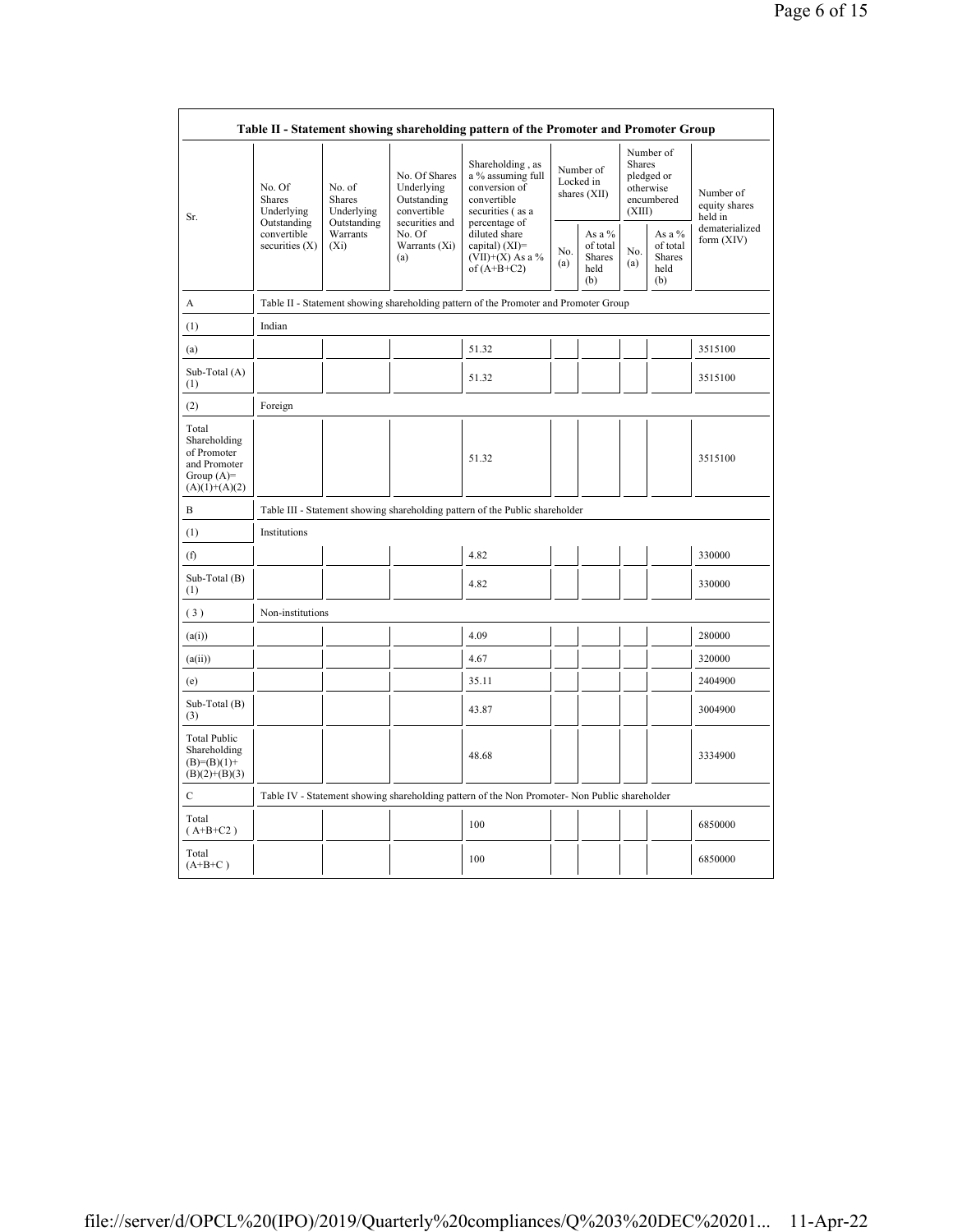|                                                                                                                                                                                                | Individuals/Hindu undivided Family                            |                                               |                                       |                         |                   |                      |                                |  |  |
|------------------------------------------------------------------------------------------------------------------------------------------------------------------------------------------------|---------------------------------------------------------------|-----------------------------------------------|---------------------------------------|-------------------------|-------------------|----------------------|--------------------------------|--|--|
| Searial No.                                                                                                                                                                                    | $\mathbf{1}$                                                  | $\overline{c}$                                | 3                                     | 4                       | 5                 | 6                    | $\tau$                         |  |  |
| Name of the<br>Shareholders<br>$($ I                                                                                                                                                           | OM<br><b>PRAKASH</b><br>AGARWAL                               | <b>SATISH</b><br><b>KUMAR</b><br><b>GOYAL</b> | <b>ASHOK</b><br><b>KUMAR</b><br>GOYAL | <b>KUSUM</b><br>AGARWAL | <b>HEERA DEVI</b> | <b>MOON</b><br>GOYAL | <b>SHOBHIK</b><br><b>GOYAL</b> |  |  |
| PAN(II)                                                                                                                                                                                        | AAKPA8385Q                                                    | AAPPG6375H                                    | AARPG3149D                            | AAYPA0762F              | AAZPD2911Q        | ACXPG5181D           | AJIPG8286B                     |  |  |
| No. of fully<br>paid up equity<br>shares held<br>(IV)                                                                                                                                          | 968100                                                        | 1180000                                       | 1180000                               | 4000                    | 82000             | 1000                 | 100000                         |  |  |
| No. Of Partly<br>paid-up equity<br>shares held (V)                                                                                                                                             |                                                               |                                               |                                       |                         |                   |                      |                                |  |  |
| No. Of shares<br>underlying<br>Depository<br>Receipts (VI)                                                                                                                                     |                                                               |                                               |                                       |                         |                   |                      |                                |  |  |
| Total nos.<br>shares held<br>$(VII) = (IV) +$<br>$(V)+(VI)$                                                                                                                                    | 968100                                                        | 1180000                                       | 1180000                               | 4000                    | 82000             | 1000                 | 100000                         |  |  |
| Shareholding<br>as a % of total<br>no. of shares<br>(calculated as<br>per SCRR,<br>1957) (VIII)<br>As a % of<br>$(A+B+C2)$                                                                     | 14.13                                                         | 17.23                                         | 17.23                                 | 0.06                    | 1.2               | 0.01                 | 1.46                           |  |  |
|                                                                                                                                                                                                | Number of Voting Rights held in each class of securities (IX) |                                               |                                       |                         |                   |                      |                                |  |  |
| Class eg: $X$                                                                                                                                                                                  | 968100                                                        | 1180000                                       | 1180000                               | 4000                    | 82000             | 1000                 | 100000                         |  |  |
| Class eg:y                                                                                                                                                                                     |                                                               |                                               |                                       |                         |                   |                      |                                |  |  |
| Total                                                                                                                                                                                          | 968100                                                        | 1180000                                       | 1180000                               | 4000                    | 82000             | 1000                 | 100000                         |  |  |
| Total as a % of<br><b>Total Voting</b><br>rights                                                                                                                                               | 14.13                                                         | 17.23                                         | 17.23                                 | 0.06                    | 1.2               | 0.01                 | 1.46                           |  |  |
| No. Of Shares<br>Underlying<br>Outstanding<br>convertible<br>securities $(X)$                                                                                                                  |                                                               |                                               |                                       |                         |                   |                      |                                |  |  |
| No. of Shares<br>Underlying<br>Outstanding<br>Warrants (Xi)                                                                                                                                    |                                                               |                                               |                                       |                         |                   |                      |                                |  |  |
| No. Of Shares<br>Underlying<br>Outstanding<br>convertible<br>securities and<br>No. Of<br>Warrants (Xi)<br>(a)                                                                                  |                                                               |                                               |                                       |                         |                   |                      |                                |  |  |
| Shareholding,<br>as a %<br>assuming full<br>conversion of<br>convertible<br>securities (as a<br>percentage of<br>diluted share<br>capital) (XI)=<br>$(VII)+(Xi)(a)$<br>As a % of<br>$(A+B+C2)$ | 14.13                                                         | 17.23                                         | 17.23                                 | 0.06                    | 1.2               | 0.01                 | 1.46                           |  |  |
|                                                                                                                                                                                                | Number of Locked in shares (XII)                              |                                               |                                       |                         |                   |                      |                                |  |  |
| No. (a)                                                                                                                                                                                        |                                                               |                                               |                                       |                         |                   |                      |                                |  |  |
| As a % of total<br>Shares held (b)                                                                                                                                                             |                                                               |                                               |                                       |                         |                   |                      |                                |  |  |
|                                                                                                                                                                                                | Number of Shares pledged or otherwise encumbered (XIII)       |                                               |                                       |                         |                   |                      |                                |  |  |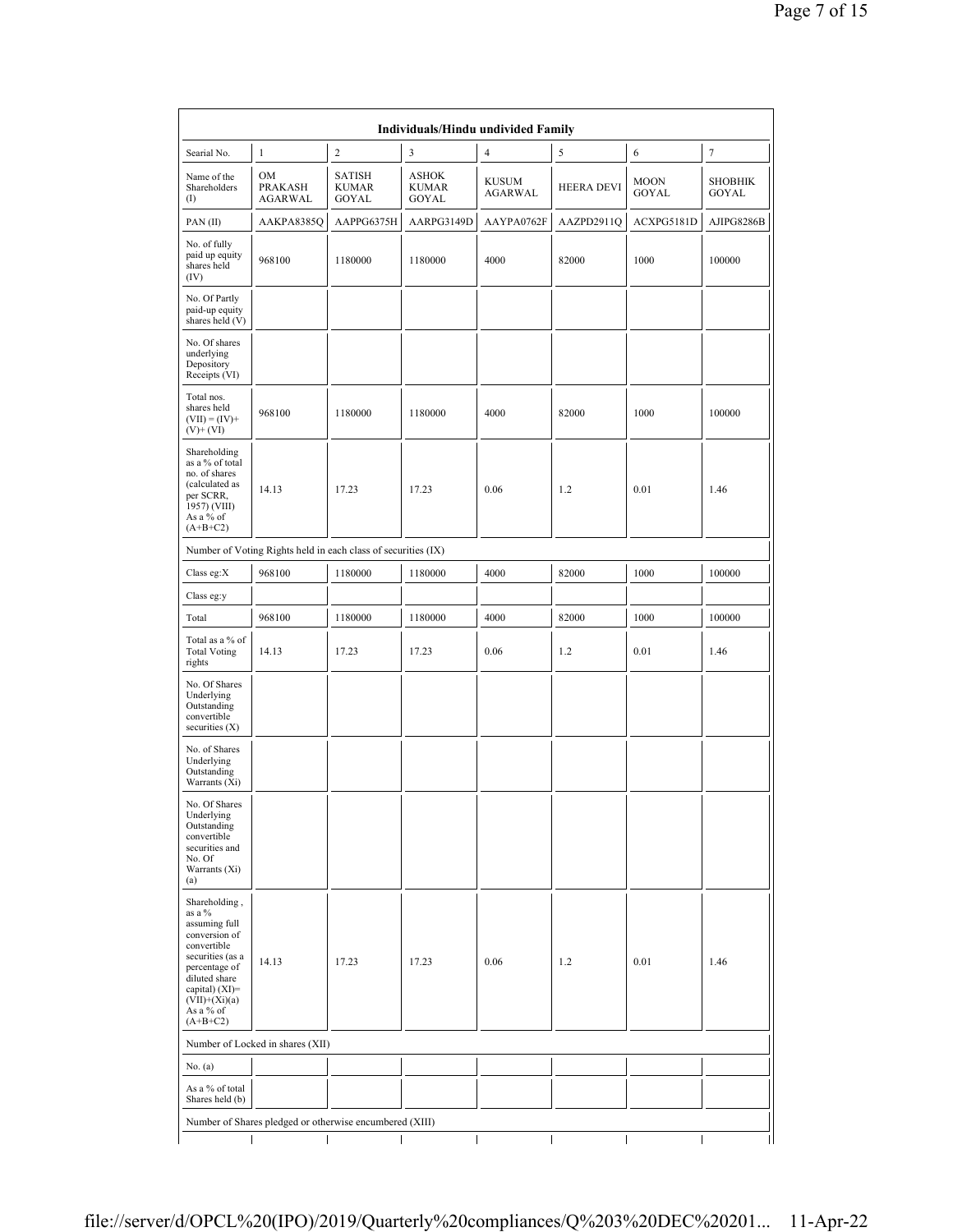| No. $(a)$                                                               |          |          |          |          |          |          |          |
|-------------------------------------------------------------------------|----------|----------|----------|----------|----------|----------|----------|
| As a % of total<br>Shares held (b)                                      |          |          |          |          |          |          |          |
| Number of<br>equity shares<br>held in<br>dematerialized<br>form $(XIV)$ | 968100   | 1180000  | 1180000  | 4000     | 82000    | 1000     | 100000   |
| Reason for not providing PAN                                            |          |          |          |          |          |          |          |
| Reason for not<br>providing PAN                                         |          |          |          |          |          |          |          |
| Shareholder<br>type                                                     | Promoter | Promoter | Promoter | Promoter | Promoter | Promoter | Promoter |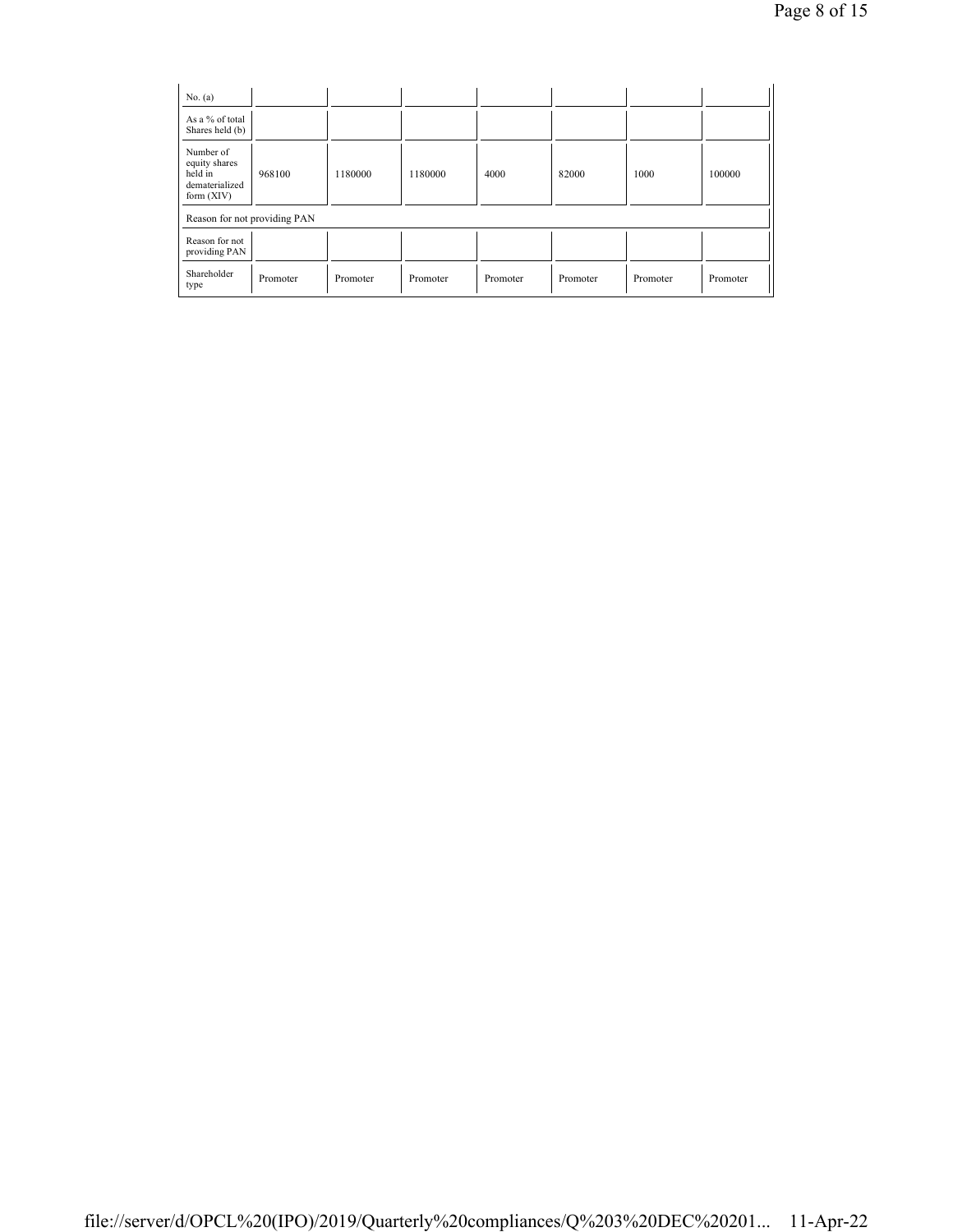| Individuals/Hindu undivided Family                                                                                                                                                               |                       |  |  |  |  |
|--------------------------------------------------------------------------------------------------------------------------------------------------------------------------------------------------|-----------------------|--|--|--|--|
| Searial No.                                                                                                                                                                                      |                       |  |  |  |  |
| Name of the<br>Shareholders (I)                                                                                                                                                                  | Click here to go back |  |  |  |  |
| PAN(II)                                                                                                                                                                                          | Total                 |  |  |  |  |
| No. of fully paid<br>up equity shares<br>held (IV)                                                                                                                                               | 3515100               |  |  |  |  |
| No. Of Partly paid-<br>up equity shares<br>held(V)                                                                                                                                               |                       |  |  |  |  |
| No. Of shares<br>underlying<br>Depository<br>Receipts (VI)                                                                                                                                       |                       |  |  |  |  |
| Total nos. shares<br>held $(VII) = (IV) +$<br>$(V)+(VI)$                                                                                                                                         | 3515100               |  |  |  |  |
| Shareholding as a<br>% of total no. of<br>shares (calculated<br>as per SCRR,<br>1957) (VIII) As a<br>% of $(A+B+C2)$                                                                             | 51.32                 |  |  |  |  |
| Number of Voting Rights held in each class of securities (IX)                                                                                                                                    |                       |  |  |  |  |
| Class eg:X                                                                                                                                                                                       | 3515100               |  |  |  |  |
| Class eg:y                                                                                                                                                                                       |                       |  |  |  |  |
| Total                                                                                                                                                                                            | 3515100               |  |  |  |  |
| Total as a % of<br><b>Total Voting rights</b>                                                                                                                                                    | 51.32                 |  |  |  |  |
| No. Of Shares<br>Underlying<br>Outstanding<br>convertible<br>securities $(X)$                                                                                                                    |                       |  |  |  |  |
| No. of Shares<br>Underlying<br>Outstanding<br>Warrants (Xi)                                                                                                                                      |                       |  |  |  |  |
| No. Of Shares<br>Underlying<br>Outstanding<br>convertible<br>securities and No.<br>Of Warrants (Xi)<br>(a)                                                                                       |                       |  |  |  |  |
| Shareholding, as a<br>% assuming full<br>conversion of<br>convertible<br>securities (as a<br>percentage of<br>diluted share<br>capital) (XI)= (VII)<br>$+(\lambda i)(a)$ As a % of<br>$(A+B+C2)$ | 51.32                 |  |  |  |  |
| Number of Locked in shares (XII)                                                                                                                                                                 |                       |  |  |  |  |
| No. (a)                                                                                                                                                                                          |                       |  |  |  |  |
| As a % of total<br>Shares held (b)                                                                                                                                                               |                       |  |  |  |  |
| Number of Shares pledged or otherwise encumbered (XIII)                                                                                                                                          |                       |  |  |  |  |
| No. (a)                                                                                                                                                                                          |                       |  |  |  |  |
| As a % of total<br>Shares held (b)                                                                                                                                                               |                       |  |  |  |  |
| Number of equity<br>shares held in<br>dematerialized<br>form (XIV)                                                                                                                               | 3515100               |  |  |  |  |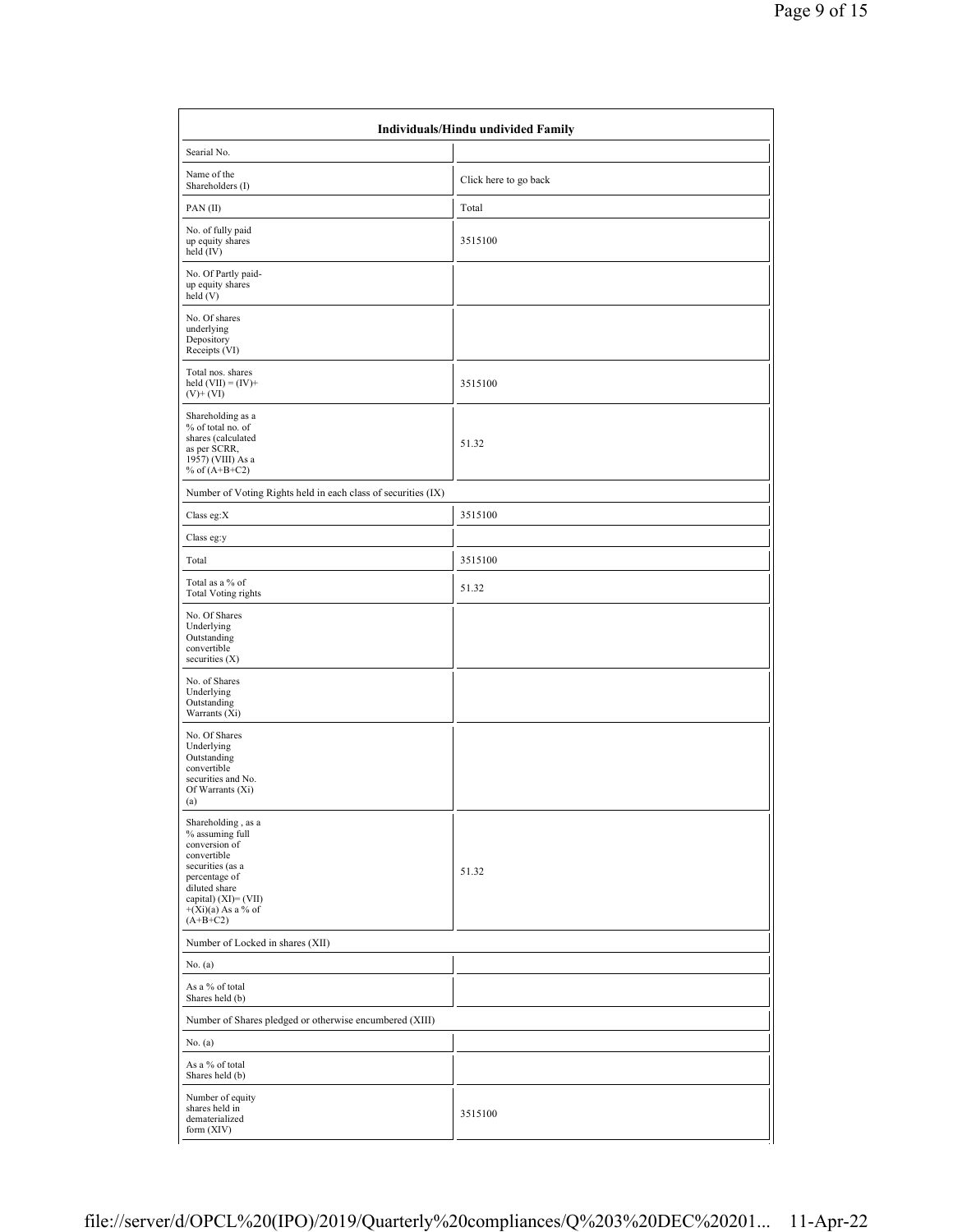| Reason for not providing PAN    |  |
|---------------------------------|--|
| Reason for not<br>providing PAN |  |
| Shareholder type                |  |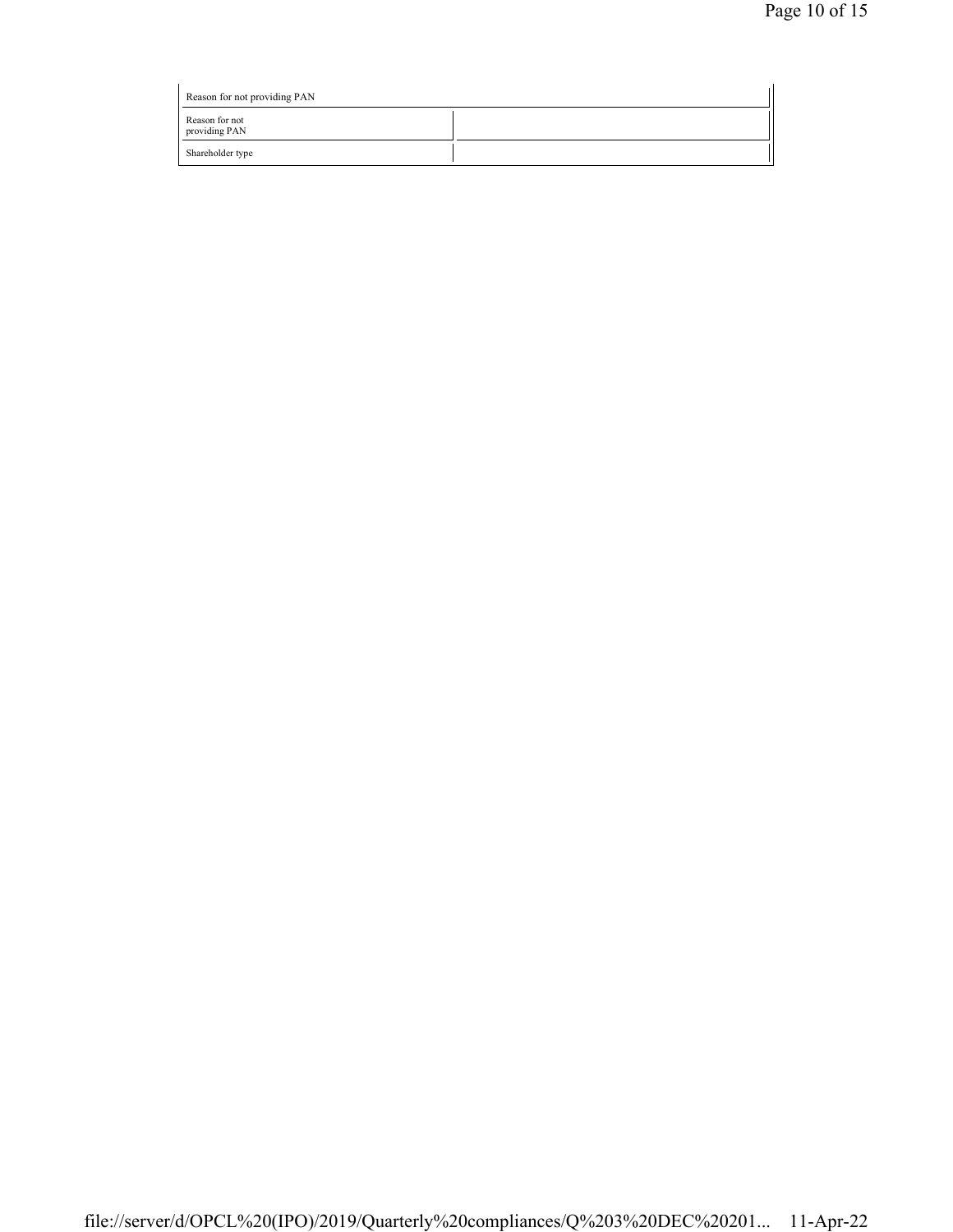|                                                                                                                                                                                          | <b>Financial Institutions/ Banks</b>                          |                       |
|------------------------------------------------------------------------------------------------------------------------------------------------------------------------------------------|---------------------------------------------------------------|-----------------------|
| Searial No.                                                                                                                                                                              | $\mathbf{1}$                                                  |                       |
| Name of the<br>Shareholders (I)                                                                                                                                                          | CANARA BANK-NEW DELHI                                         | Click here to go back |
| PAN(II)                                                                                                                                                                                  | AAACC6106G                                                    | Total                 |
| No. of fully paid<br>up equity shares<br>held (IV)                                                                                                                                       | 330000                                                        | 330000                |
| No. Of Partly paid-<br>up equity shares<br>held $(V)$                                                                                                                                    |                                                               |                       |
| No. Of shares<br>underlying<br>Depository<br>Receipts (VI)                                                                                                                               |                                                               |                       |
| Total nos. shares<br>held $(VII) = (IV) +$<br>$(V)+(VI)$                                                                                                                                 | 330000                                                        | 330000                |
| Shareholding as a<br>% of total no. of<br>shares (calculated<br>as per SCRR,<br>1957) (VIII) As a<br>% of $(A+B+C2)$                                                                     | 4.82                                                          | 4.82                  |
|                                                                                                                                                                                          | Number of Voting Rights held in each class of securities (IX) |                       |
| Class eg: X                                                                                                                                                                              | 330000                                                        | 330000                |
| Class eg:y                                                                                                                                                                               |                                                               |                       |
| Total                                                                                                                                                                                    | 330000                                                        | 330000                |
| Total as a % of<br><b>Total Voting rights</b>                                                                                                                                            | 4.82                                                          | 4.82                  |
| No. Of Shares<br>Underlying<br>Outstanding<br>convertible<br>securities $(X)$                                                                                                            |                                                               |                       |
| No. of Shares<br>Underlying<br>Outstanding<br>Warrants (Xi)                                                                                                                              |                                                               |                       |
| No. Of Shares<br>Underlying<br>Outstanding<br>convertible<br>securities and No.<br>Of Warrants (Xi)<br>(a)                                                                               |                                                               |                       |
| Shareholding, as a<br>% assuming full<br>conversion of<br>convertible<br>securities (as a<br>percentage of<br>diluted share<br>capital) $(XI) = (VII)$<br>$+(X)$ As a % of<br>$(A+B+C2)$ | 4.82                                                          | 4.82                  |
| Number of Locked in shares (XII)                                                                                                                                                         |                                                               |                       |
| No. (a)                                                                                                                                                                                  |                                                               |                       |
| As a % of total<br>Shares held (b)                                                                                                                                                       |                                                               |                       |
| Number of equity<br>shares held in<br>dematerialized<br>form $(XIV)$                                                                                                                     | 330000                                                        | 330000                |
| Reason for not providing PAN                                                                                                                                                             |                                                               |                       |
| Reason for not<br>providing PAN                                                                                                                                                          |                                                               |                       |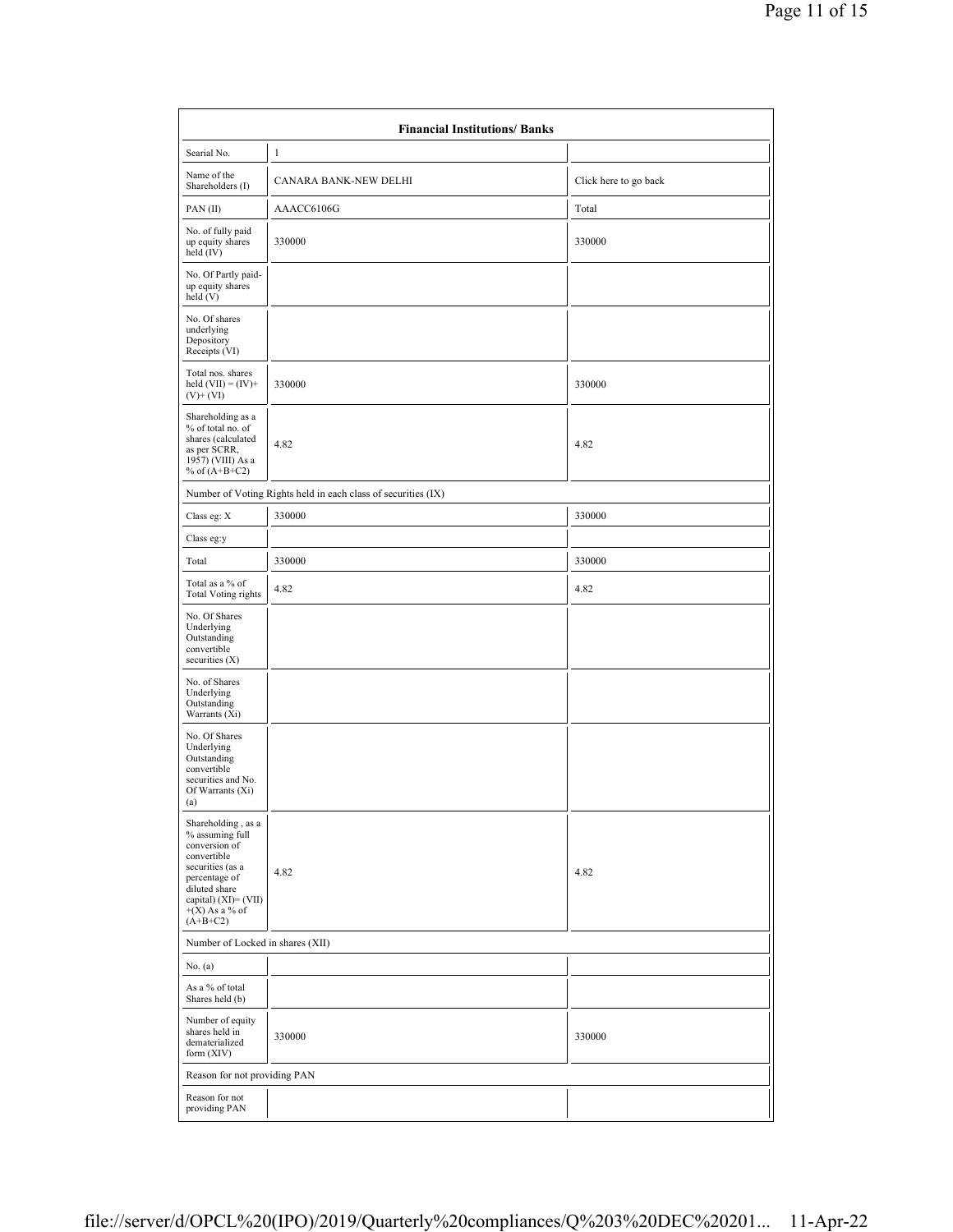|                                                                                                                                                                                          | Any Other (specify)                                           |                         |                       |  |  |  |  |  |  |
|------------------------------------------------------------------------------------------------------------------------------------------------------------------------------------------|---------------------------------------------------------------|-------------------------|-----------------------|--|--|--|--|--|--|
| Searial No.                                                                                                                                                                              | $\mathbf{1}$                                                  | $\overline{c}$          |                       |  |  |  |  |  |  |
| Category                                                                                                                                                                                 | <b>Bodies Corporate</b>                                       | <b>Clearing Members</b> |                       |  |  |  |  |  |  |
| Category / More<br>than 1 percentage                                                                                                                                                     | More than 1 percentage of shareholding                        | Category                |                       |  |  |  |  |  |  |
| Name of the<br>Shareholders (I)                                                                                                                                                          | RAJARAM SOFTWARE SOLUTIONS PRIVATE LIMITED                    |                         | Click here to go back |  |  |  |  |  |  |
| PAN(II)                                                                                                                                                                                  | AADCR1875J                                                    |                         | Total                 |  |  |  |  |  |  |
| No. of the<br>Shareholders (I)                                                                                                                                                           | 1                                                             | 3                       | 3                     |  |  |  |  |  |  |
| No. of fully paid<br>up equity shares<br>held (IV)                                                                                                                                       | 2344900                                                       | 60000                   | 60000                 |  |  |  |  |  |  |
| No. Of Partly paid-<br>up equity shares<br>held (V)                                                                                                                                      |                                                               |                         |                       |  |  |  |  |  |  |
| No. Of shares<br>underlying<br>Depository<br>Receipts (VI)                                                                                                                               |                                                               |                         |                       |  |  |  |  |  |  |
| Total nos. shares<br>held $(VII) = (IV) +$<br>$(V)+(VI)$                                                                                                                                 | 2344900                                                       | 60000                   | 60000                 |  |  |  |  |  |  |
| Shareholding as a<br>% of total no. of<br>shares (calculated<br>as per SCRR,<br>1957) (VIII) As a<br>% of $(A+B+C2)$                                                                     | 34.23                                                         | 0.88                    | 0.88                  |  |  |  |  |  |  |
|                                                                                                                                                                                          | Number of Voting Rights held in each class of securities (IX) |                         |                       |  |  |  |  |  |  |
| Class eg: X                                                                                                                                                                              | 2344900                                                       | 60000                   | 60000                 |  |  |  |  |  |  |
| Class eg:y                                                                                                                                                                               |                                                               |                         |                       |  |  |  |  |  |  |
| Total                                                                                                                                                                                    | 2344900                                                       | 60000                   | 60000                 |  |  |  |  |  |  |
| Total as a % of<br><b>Total Voting rights</b>                                                                                                                                            | 34.23                                                         | 0.88                    | 0.88                  |  |  |  |  |  |  |
| No. Of Shares<br>Underlying<br>Outstanding<br>convertible<br>securities $(X)$                                                                                                            |                                                               |                         |                       |  |  |  |  |  |  |
| No. of Shares<br>Underlying<br>Outstanding<br>Warrants (Xi)                                                                                                                              |                                                               |                         |                       |  |  |  |  |  |  |
| No. Of Shares<br>Underlying<br>Outstanding<br>convertible<br>securities and No.<br>Of Warrants (Xi)<br>(a)                                                                               |                                                               |                         |                       |  |  |  |  |  |  |
| Shareholding, as a<br>% assuming full<br>conversion of<br>convertible<br>securities (as a<br>percentage of<br>diluted share<br>capital) $(XI) = (VII)$<br>$+(X)$ As a % of<br>$(A+B+C2)$ | 34.23                                                         | 0.88                    | 0.88                  |  |  |  |  |  |  |
| Number of Locked in shares (XII)                                                                                                                                                         |                                                               |                         |                       |  |  |  |  |  |  |
| No. $(a)$                                                                                                                                                                                |                                                               |                         |                       |  |  |  |  |  |  |
| As a % of total<br>Shares held (b)                                                                                                                                                       |                                                               |                         |                       |  |  |  |  |  |  |
| Number of equity<br>shares held in<br>dematerialized                                                                                                                                     | 2344900                                                       | 60000                   | 60000                 |  |  |  |  |  |  |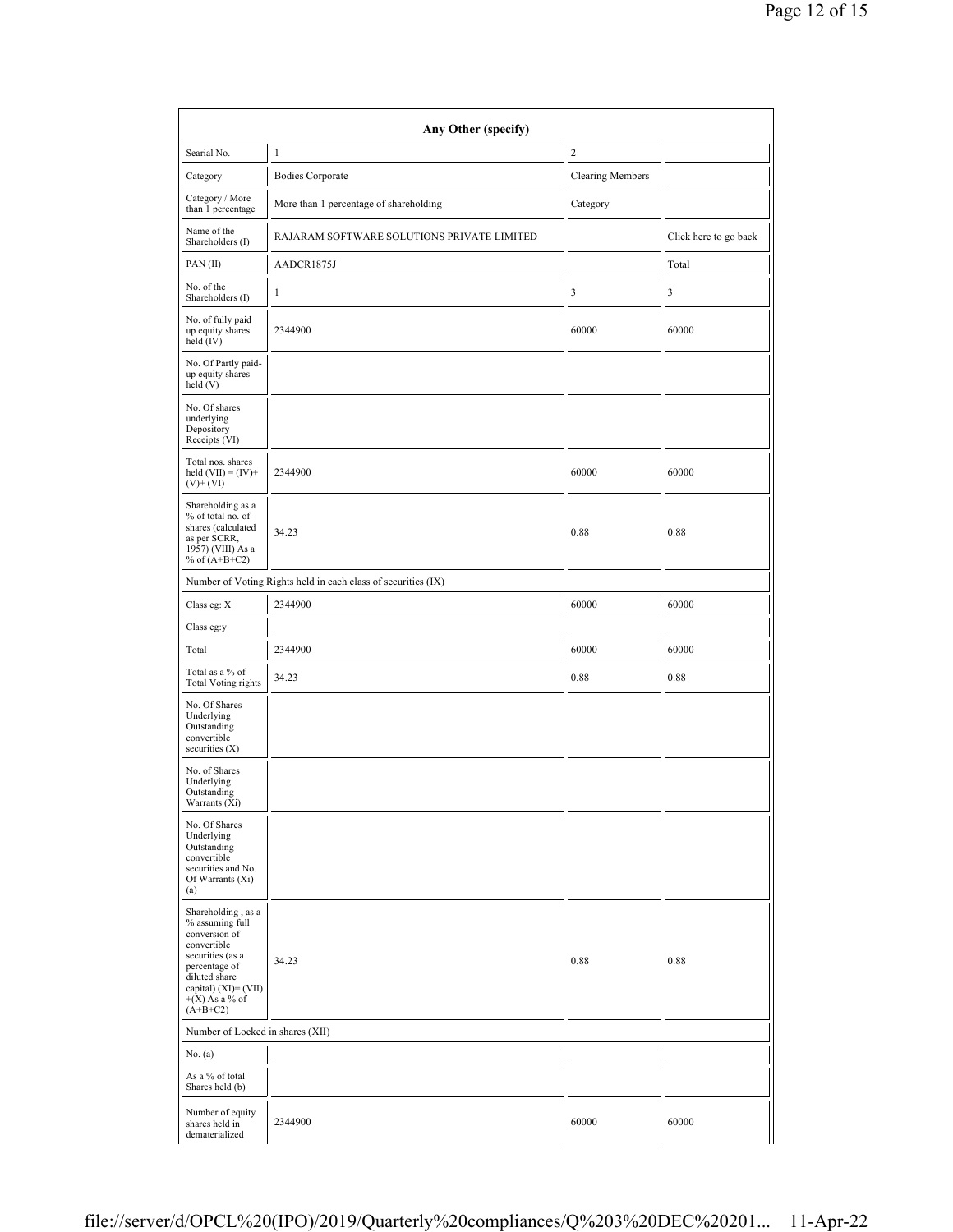| form $(XIV)$                    |  |  |
|---------------------------------|--|--|
| Reason for not providing PAN    |  |  |
| Reason for not<br>providing PAN |  |  |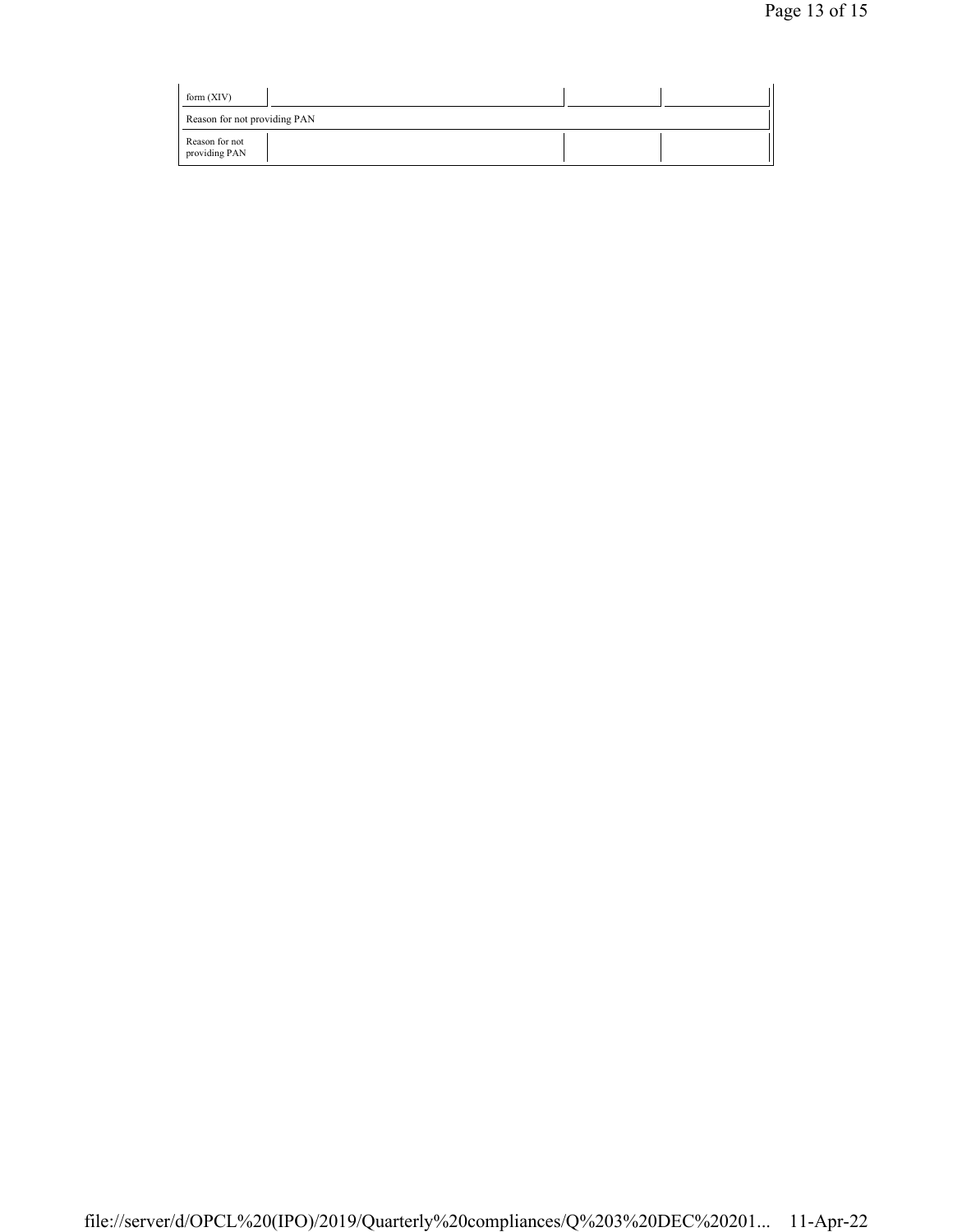| he SBO     |                                          |             | Details of the registered owner                                       |                                                                                            |            |                                                           | Details of holding/ exercise of right of the SBO in the<br>reporting company, whether direct or indirect*: |                                                                       |                       |                  |                                                                        |                           |                                         |
|------------|------------------------------------------|-------------|-----------------------------------------------------------------------|--------------------------------------------------------------------------------------------|------------|-----------------------------------------------------------|------------------------------------------------------------------------------------------------------------|-----------------------------------------------------------------------|-----------------------|------------------|------------------------------------------------------------------------|---------------------------|-----------------------------------------|
| PAN<br>a   | Passport                                 |             | Nationality<br>(Applicable<br>in case of<br>Any other<br>is selected) | PAN<br>Name                                                                                |            | Passport<br>No. in<br>case of<br>a<br>foreign<br>national |                                                                                                            | Nationality<br>(Applicable<br>in case of<br>Any other<br>is selected) | Whether by virtue of: |                  |                                                                        |                           |                                         |
|            | No. in<br>case of<br>foreign<br>national | Nationality |                                                                       |                                                                                            |            |                                                           | Nationality                                                                                                |                                                                       | Shares                | Voting<br>rights | Rights on<br>distributable<br>dividend or<br>any other<br>distribution | Exercise<br>of<br>control | Exercise<br>of<br>significa<br>influenc |
| AJCPG3206D |                                          | India       |                                                                       | <b>RAJA RAM</b><br><b>SOFTWARE</b><br><b>SOLUTIONS</b><br><b>PRIVATE</b><br><b>LIMITED</b> | AADCR1875J |                                                           | India                                                                                                      |                                                                       | 34.23                 | $\theta$         | $\mathbf{0}$                                                           | No                        | No                                      |
|            |                                          |             |                                                                       |                                                                                            |            |                                                           |                                                                                                            | Total:                                                                | 34.23                 | $\bf{0}$         | $\bf{0}$                                                               |                           |                                         |
| AJCPG3212F |                                          | India       |                                                                       | <b>RAJA RAM</b><br><b>SOFTWARE</b><br><b>SOLUTIONS</b><br><b>PRIVATE</b><br><b>LIMITED</b> | AADCR1875J |                                                           | India                                                                                                      |                                                                       | 34.23                 | $\theta$         | $\mathbf{0}$                                                           | No                        | No                                      |
|            |                                          |             |                                                                       |                                                                                            |            |                                                           |                                                                                                            | Total:                                                                | 34.23                 | $\bf{0}$         | $\bf{0}$                                                               |                           |                                         |